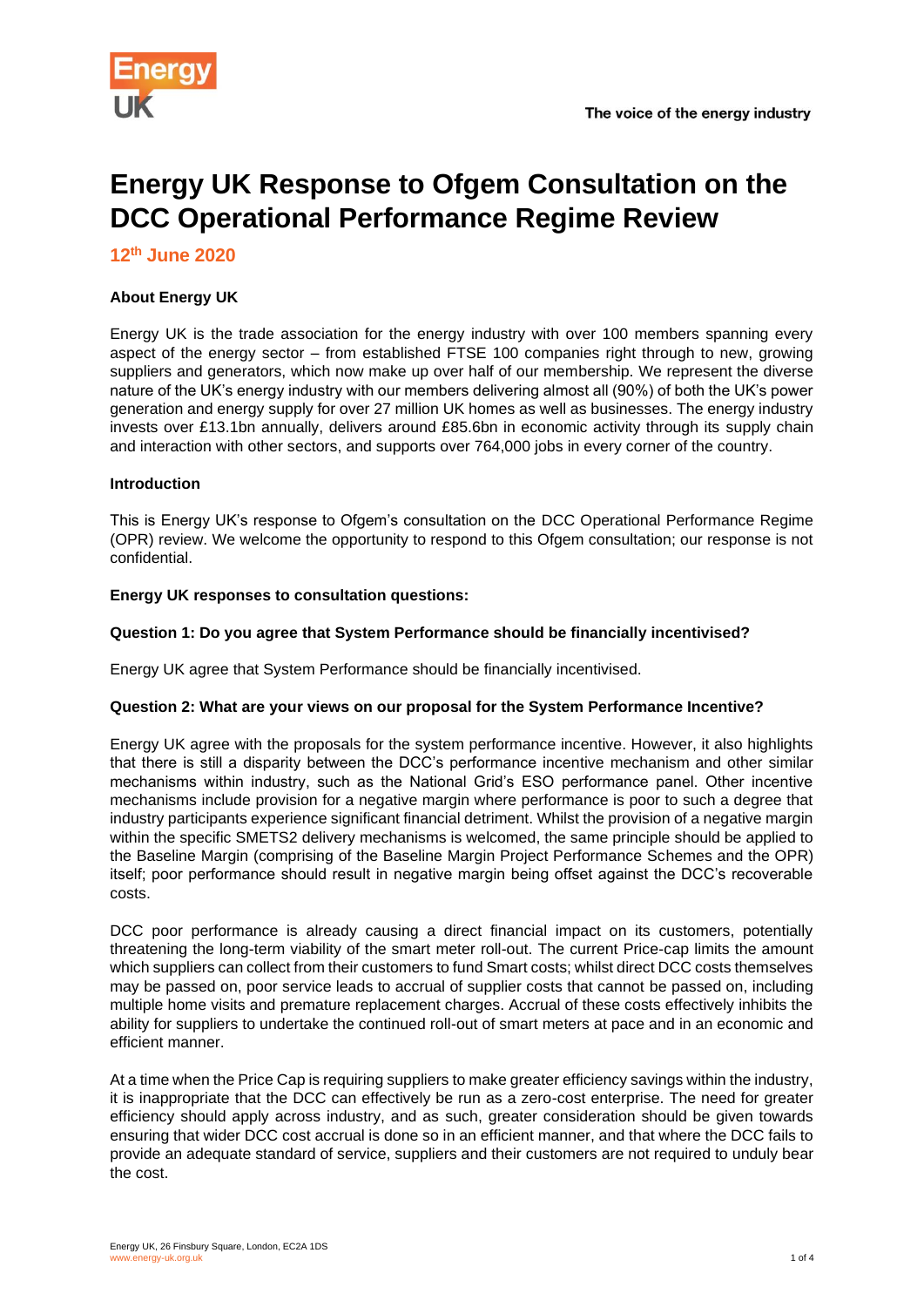Alternatively, some Energy UK members believe that the amount of DCC's Baseline Margin could be considered for an increase so that more of that margin is put at risk depending on DCC's performance $^{\rm 1}.$ This suggestion by some Energy UK members is based on the view that the lower the Baseline Margin, the lower the risk to DCC, and that this may inadvertently not focus DCC's attention enough to greatly improve its performance. However, it is accepted by some members that any increase to the DCC margin in gross terms may not drive the correct performance outcomes. That said, there is consensus amongst Energy UK members that poor DCC performance should translate to negative margin being applied to the DCC's recoverable costs.

Energy UK would welcome further Ofgem consideration of this area.

# **Question 3: Do you agree with the four areas we propose incentivising? Provide explanation.**

Energy UK are broadly in favour of the areas proposed and welcome the reflection of the SEC Operations Group's proposed metrics within the consultation. It would be helpful if Ofgem clarifies the intended OPR interaction with the current in-flight SEC Modification Proposal on Operational Metrics<sup>2</sup>. Whilst there is confidence that the SEC Modification Proposal will be approved for implementation, it would be useful for Ofgem to clarify what the potential impact would be on the OPR review process if there is a substantial change to the Modification's business requirements before it is implemented – our assumption is that a substantial change is likely to trigger further Ofgem assessment of the planned OPR changes.

Energy UK also highlight three areas where more focus is required in order to ensure that DCC activities are continuously correctly prioritised:

#### *Prepayment Metric*

More detail is needed on the metrics that will be used to assess prepayment performance, noting that the metrics of good prepayment service go beyond remote top-ups only, to ensure that prepayment consumers are receiving the best standard of service. Energy UK's members have suggested inclusion of additional performance measures that accurately capture the requirements of operating prepayment, for example updating prepayment configuration (including change of mode, non-disconnect calendar etc.) and activating Emergency Credit. Whilst monitoring top-ups is important, fundamentally it is the interplay of all of these functions that should be used as a measure of the true performance of DCC in providing a fit-for-purpose solution.

#### *Billing and Change of Supplier Metrics*

Whilst we understand Ofgem's rationale for not including these metrics, these areas are arguably the most important business processes after Install and Commission, so not including them seems surprising given the Ofgem and industry focus on consumer switching and accurate billing. Furthermore, DCC has a fundamental role in ensuring the relevant messages for the gaining and losing supplier are delivered to / from devices via its central solution to enable switching – any issues on DCC's Service Providers aspects or Communications Hubs will impact the Change of Supplier process to the detriment of consumers and suppliers. This is similar to the situation with regard to Billing, insofar as the DCC has the same fundamental role in ensuring that messages are communicated and in a timely manner, between devices and the responsible supplier. If the Change of Supplier and Billing metrics are not included in the OPR, it is not clear how DCC performance in these processes that are critical to the consumer experience of smart metering, will be delivered or achieved.

#### *Inter-year Metric alterations*

Energy UK note that whilst the four areas proposed for incentivisation are currently the primary areas for focus for DCC Customers in Ofgem's view, this is likely to change as the rollout continues. Energy UK therefore seek further clarity around how quickly the areas comprising SDM 1-4 can be changed, in order to ensure flexibility in how DCC service is incentivised. A good example here is, as mentioned above, if the Change of Supplier process needs to be included in future (as an addition or to replace an

<sup>1</sup> *Ofgem's consultation document, paragraph 5.5 notes the indicative value of the Baseline Margin: "To give an*  indication of the value of these incentives, the total Baseline Margin (OPR) at risk for RY18/19 was £6.336m".

<sup>2</sup> *MP122:<https://smartenergycodecompany.co.uk/modifications/operational-metrics/>*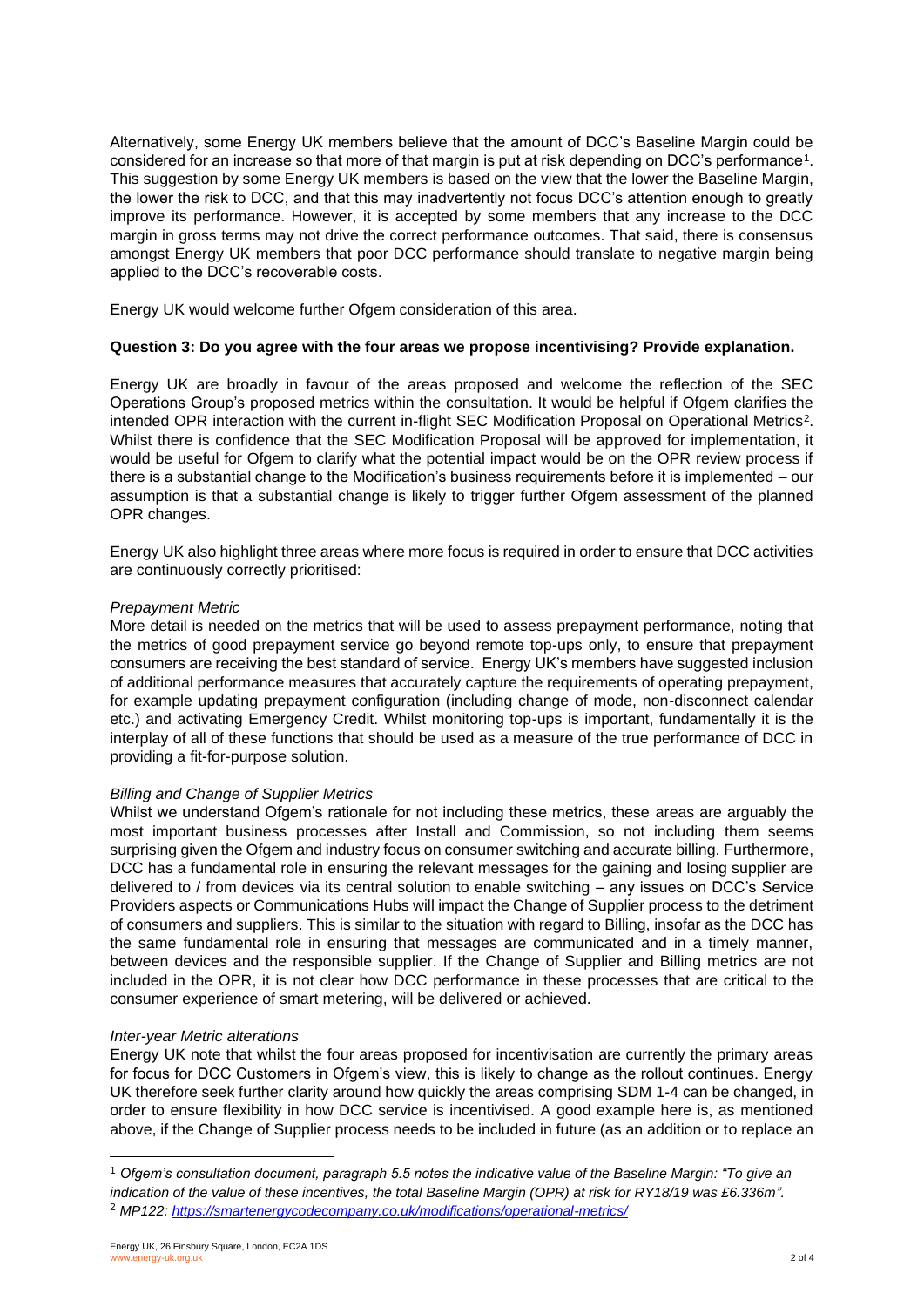existing one) then having the suggested "inter-year" alteration mechanism would facilitate this. Our assumption is that the Ofgem Price Control framework allows for such flexibility. We therefore expect that Ofgem through its regular engagement with SEC Panel (and its SEC Ops Group) to be in position to propose potential changes on this specific aspect for a future Regulatory Year; such a proposal could be presented by Ofgem for stakeholder review as part of the existing annual Price Control consultation or via a separate short consultation.

#### **Question 4: Do you agree that customer engagement should be financially incentivised**?

Energy UK agree that there should be a financial incentive for Customer engagement, however as discussed in the answer to Question 5, there must be a greater degree of focus applied to the methods to derive benchmarks for DCC performance.

#### **Question 5: What are your views on our proposal for the Customer Engagement Incentive?**

Whilst Energy UK note that the areas focused on in the consultation capture the engagement process for DCC customers, there are a number of areas that need amendment in order to ensure that DCC is fairly assessed and awarded for the customer service duty it performs.

#### *Assessment Framework*

In order for assessment of DCC customer service performance to be as streamlined and as fair as possible, it must incorporate a defined process for customers to supply specific information to inform the SEC Panel submission process. Whilst by nature this is a qualitative metric, there is still likely to be a significant requirement for DCC customers to evidence their views on DCC performance. As such, we propose that Ofgem provide a subsidiary framework that clarifies what specific items of evidence should be reviewed by both the SEC panel and the DCC when providing their report.

#### *Assessment Weightings*

Energy UK note that there is broader work to ensure that the DCC is more accountable to its customers, and welcome to-date efforts by the DCC to make improvements. With that in mind, it is Energy UK's position that the 'Taking into account customer views' section (in Table 3.1) should have the highest weighting of the three areas identified in the consultation, in order to ensure that an appropriate feedback loop is developed and maintained as part of wider efforts to improve DCC transparency and really taking its customers' views into account. We would suggest the weighting for this should account for 60% of the overall weighting.

#### *Incentive curve*

Energy UK do not agree with the current incentive curve (in Table 3.2); given the significant commercial detriment experienced by suppliers where the DCC communicates poorly, it is not appropriate to have a 'poor' category that has a 25% margin being retained. There is a wider need for the DCC to make continuous improvements to process and as such, the incentive should drive improved behaviours. Therefore, where there are multiple areas for concern and missed requirements, no incentive should be awarded. As such, an incentive of 0% should apply to any rating below 'fair'.

#### **Question 6: Do you agree that contract management and procurement should be financially incentivised?**

Energy UK agree that contract management and procurement should be financially incentivised, however, as discussed in the response to Question 2, there is a need to ensure that any detriment suffered by suppliers for poor performance is reflected fairly in the wider passed through costs.

#### **Question 7: What are your views on our proposal for the Contract Management and procurement Incentive?**

Energy UK do not have any specific views on the proposals for Contract Management beyond those stated in Question 6. However, as in the response to Question 5, Energy UK reiterate that no incentive should be retained for performance graded below an appropriate minimum level of performance that provides relative value for money for DCC customers.